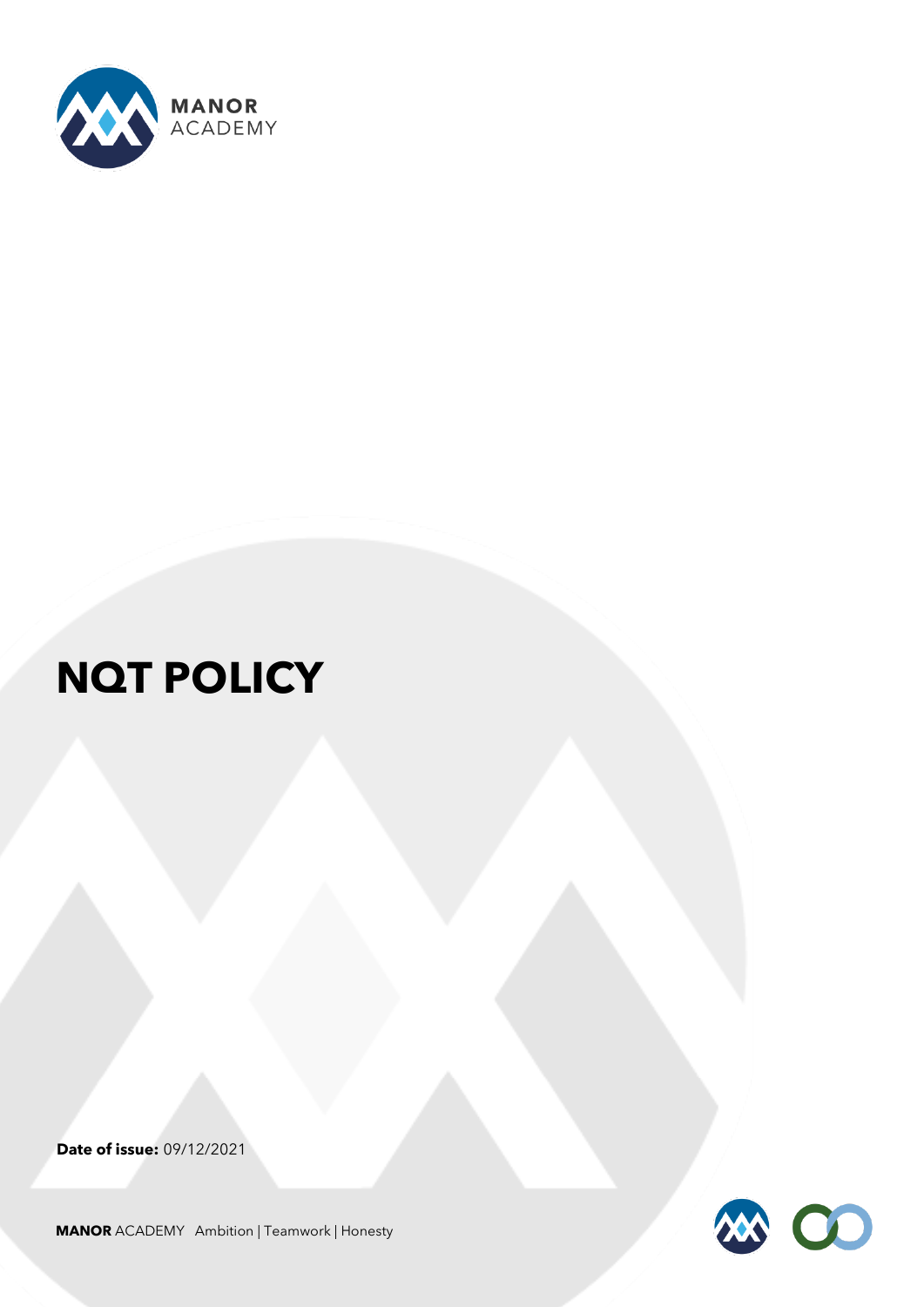# **Rationale**

The first year of teaching is not only very demanding but also of critical significance in the professional development of the new teacher. It is vital that new teachers get a good start to their teaching careers through appropriate transitional support. Our school's induction programme is aimed at ensuring a smooth transition from training into the teaching profession through appropriate guidance, support, and challenge. Our NQT induction programme will enable our NQTs to establish a secure foundation upon which a successful teaching career can be built.

# **Aims**

Our school's NQT induction programme has been designed to meet statutory requirements and make a significant contribution to both the professional and personal development of NQTs, providing the support that should enable them to develop competence in the Teachers' Standards and make a valuable contribution to ours and future schools. Specifically, we aim to:

- provide support to meet the generic needs of all NQTs and the specific needs of individual NQTs.
- provide bespoke, individualised support through high quality mentoring.
- provide NQTs with examples of good classroom practice through observations.
- help NQTs form productive relationships with all members of the school community and stakeholders.
- encourage reflection on their own and observed practice.
- provide opportunities to recognise and celebrate success.
- act quickly to help NQTs address any areas of concern.
- provide a foundation for longer-term professional development.
- ensure a smooth transition from teacher training, to enable NQTs to meet all the Teachers' Standards.

The whole staff will be kept informed of the school's NQT Induction Policy and are encouraged to participate, wherever possible, in its implementation and development e.g. by allowing NQTs to observe their lessons and having an open dialogue with NQTs about teaching and learning. This policy reflects a structured whole school approach to teacher induction and recognises that the quality and commitment of the people who supervise the induction is a crucial factor in its continued success.

# **Roles and Responsibilities**

## **The Governing Body**

The governing body is fully aware of the law which sets out the school's responsibility to provide the necessary monitoring, support, and assessment for NQTs. Careful consideration is given, prior to any decision to appoint an NQT, as to whether the school currently has the capacity to fulfil all its obligations. The governing body will be kept aware and up to date about induction arrangements and the progress of NQTs, through the Headteacher's report and/or direct contact with the NQT coordinator in school.

For the year 2021-22, the school's NQT induction coordinator is Garry Richardson.

## **The Headteacher**

The Headteacher at The Manor Academy plays a significant and leading role in the process of inducting new colleagues to the profession. While responsibility for the implementation of the induction programme has been delegated to a coordinator, the Headteacher will also observe each NQT through learning walks and/or drop-ins at least once each term and receive feedback on the NQT's progress. Statutory responsibilities are:

• ensuring an appropriate induction programme and support are in place.

• recommending to the Appropriate Body (Nottinghamshire Local Authority) whether an NQT has met the requirements for satisfactory completion of the induction period.

In addition to the statutory requirements, the Headteacher will: observe and give sufficient warning to any NQT at risk of failing to meet the standards in order to ensure that adequate time is given for the NQT to address any concerns, be responsible for ensuring that appropriate support (including support for well-being) is put in place, and keep the governing body aware and up to date about induction arrangements and NQT progress.

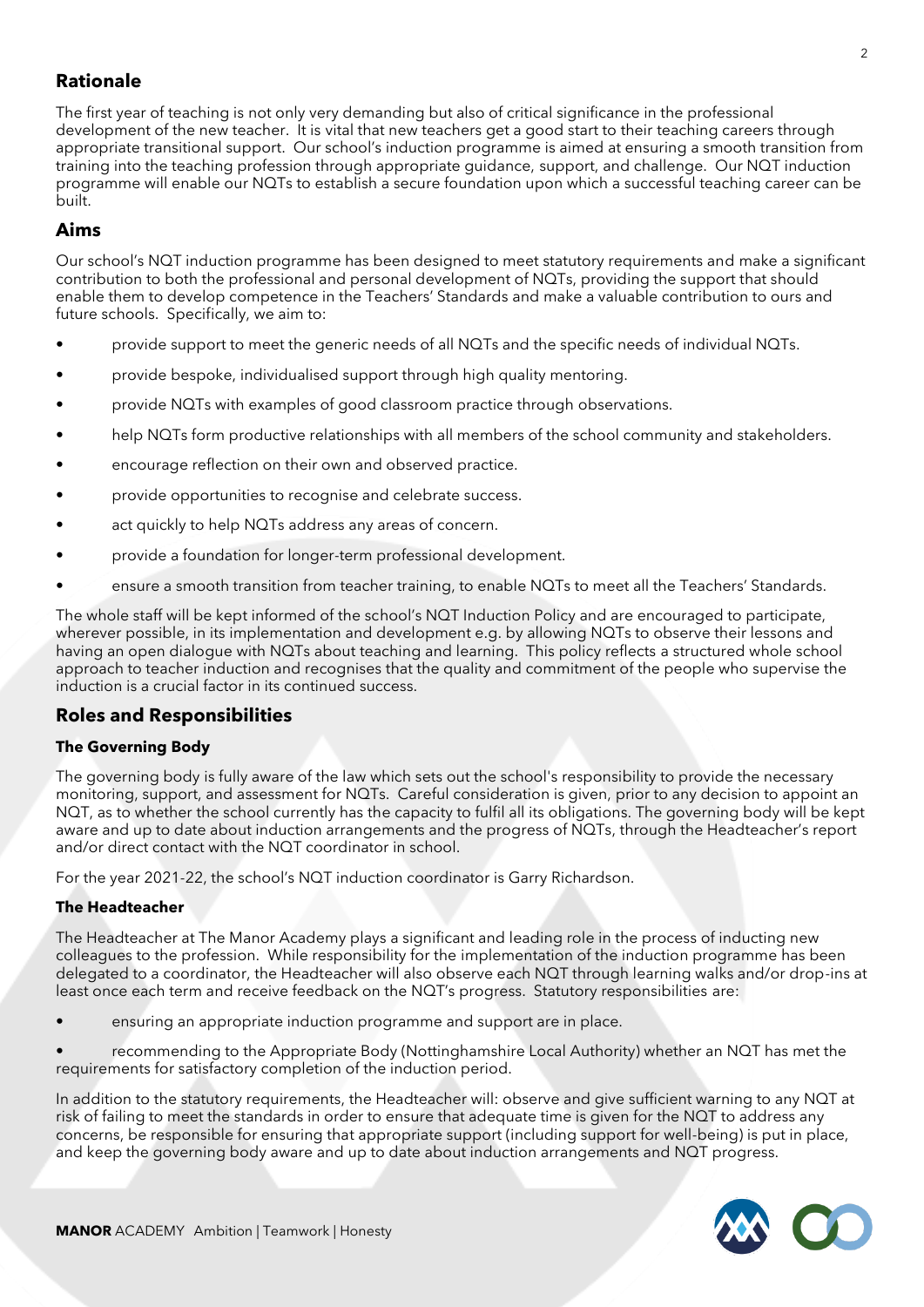#### **Induction Coordinator**

The principal requirement for the NQT coordinator is to be responsible for the overall management of initiating NQTs into the teaching profession and The Manor Academy's systems and structures. It entails not only a coordination role but also keeping records of activities and monitoring the quality of provision. It embraces various tasks, such as organising a central induction programme, providing support and guidance, and the rigorous, fair, and consistent assessment of NQT performance. The induction coordinator will make formal judgments regarding NQT progress.

#### **Tutor (Mentor)**

In addition to the coordinator, who has the responsibility for the formal assessment of NQTs, a tutor is appointed to provide support on an informal daily basis and through a formal weekly or fortnightly timetabled slot.

## **Entitlement**

Our induction programme ensures that new teachers are provided with the support and monitoring to help them fulfil their professional duties and meet the requirements for satisfactory completion of induction. It builds on their knowledge, skills, and understanding in relation to the Teachers' Standards as achieved during training.

The key aspects of the induction programme for NQTs at The Manor Academy are as follows:

• Access to an induction programme that will commence upon appointment and be reviewed after each assessment period.

- Help and guidance from an induction coordinator who is trained and prepared for the role and will coordinate the induction programme.
- Regular meetings with a trained tutor/mentor and, as needed, meetings with phase leaders, subject coordinators, SENDCo, and other professionals.
- A programme of observations of experienced colleagues' teaching.

• A reduction of 10% of the average teacher's workload (in addition to PPA time). This time is used for participating in the school's Induction programme, other professional development activities (such as observing other experienced practitioners), and meetings with the tutor/mentor.

- Regular observation of NQT's teaching by experienced colleagues per term as follows:
	- Half Term 1 informal observation carried out either by mentor OR Head of Faculty/Department
	- Half Term 1 formal observation carried out by Coordinator/ Assistant Headteacher T&L

Half Term 2 – informal observation carried out either by mentor OR Head of Faculty/Department

Half Term 2 – formal observation carried out by Head Teacher/Deputy Head Teacher

• Provision of a half-termly review; provision of a 6 weekly action/support/teacher improvement plan with identified objectives and clear success criteria and prompts in the form of written as well as verbal feedback on teaching observed, with targets and feedback/advice provided;

• Identifying and providing support for any areas of practice or behaviour that may prevent the NQT from meeting the Teachers' Standards in a timely, honest and professional manner.

- Providing opportunities for further professional development based on agreed targets and identified needs within a reasonable timeframe.
- Detailed success criteria for any areas identified as making an NQT at risk of not meeting the Teachers' Standards.

## **Assessment & Quality Assurance**

The assessment of NQTs will be rigorous and objective. The induction coordinator will ensure that all assessments are completed in a timely manner.

The Manor Academy will use the following guidelines for NQT assessment:

- The criteria used for formal assessments will be shared and agreed in advance.
- Both formative assessment (e.g. lesson observations and target setting, work/marking/book scrutiny feedback) and summative assessment (termly induction reports) will be used.